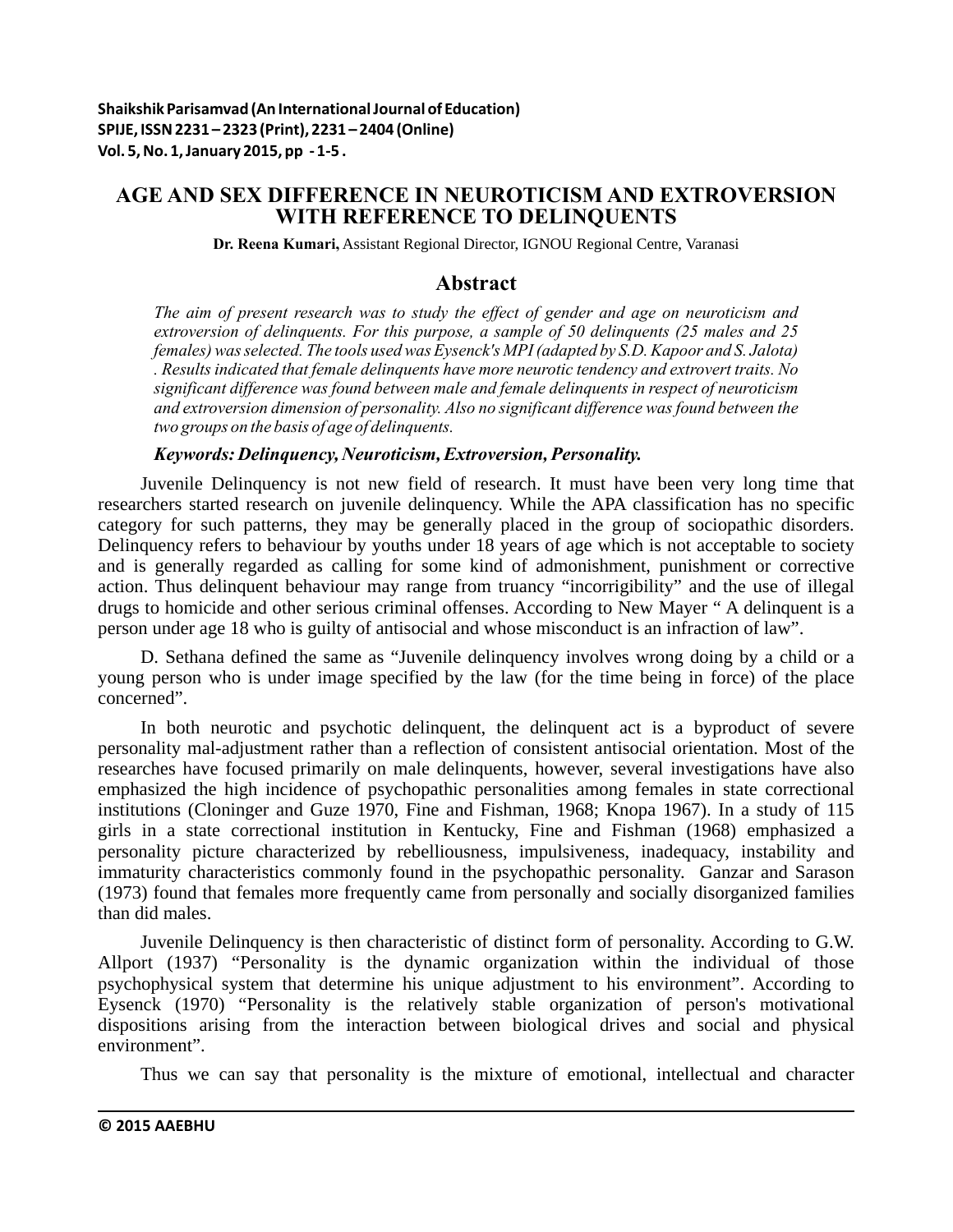building characteristics. There are two main determinants of personality – Heredity and Environment Intelligence, nervous system, temperament and the functions of the endocrine glands are included in the hereditary factors. Environmental factors are varied and mainly inter linked with socialization processes like nature of family, size of the family, sibling position, social class, child rearing, neighbourhood, school, social role and so on. Sex is an important sociological variable. Even in traditional literature and Indian philosophy, researchers have made efforts to study sex differences in biological, social and psychological potentialities. Biologically males and females differ. In a systematic study by Krishna (1972), it was found that males and females differ statistically in terms of their level of neuroticism, extroversion and emotional adjustment as well as security-insecurity, home adjustment and responsibility dimensions of personality. Females were found to be having more neurotic predisposition, introversion, more insecurity and adjustment in home and less responsible than males.

De Pascalis, Vilfredo, Moutirosso and Rosario (1988) found that extroverts showed greater neuroticism amplitude in the meaningful speech condition than in the meaningless condition and the reverse trend across conditions were found for introverts. In another study Furnham and Adrian (1989) found that neuroticism and extroversion were the strongest prediction of self monitoring behaviour.

Katiyar M, Gupta S.C. and Singh Harjeet 1989 found group difference in the extroversion scores from the Eysenck Personality inventory were not significant but differences in neuroticism score were highly significant.

The aim of present study in light of studies reviewed, was to study the effect of gender and age on neuroticism and extroversion of delinquents. On the basis of review of literature following hypotheses regarding the above mentioned variables were formulated:

- i. There is no significant difference between the mean neuroticism scores of male and female delinquents.
- ii. There is no significant difference between the mean extroversion scores of male and female delinquents.
- iii. There is no significant difference between the mean neuroticism scores of 15 year old and 18 year old delinquents.
- iv. There is no significant difference between the mean extroversion scores of 15 year old and 18 year old delinquents.

### **Method**

**Sample:** The present study is conducted on the population of delinquents of Meerut city proper. For this purpose delinquency centre and Nari Niketan, Meerut city were personally contacted. A.D.M. city was kind enough to grant the permission for data collection. The list of delinquents belonging to 15 years age and 18 years age group were taken. Each group of subjects was further divided into equal number of male and female (25 male and 25 female delinquents) subjects.

# **Measuring Tool**

Eysenek's MPI (Adapted by Kapoor and Jalota)was used. The scale had 48 items. Reliability for Neuroticism is  $+$ , 566 and for Extroversion is  $+$ , 358.

## **Procedure**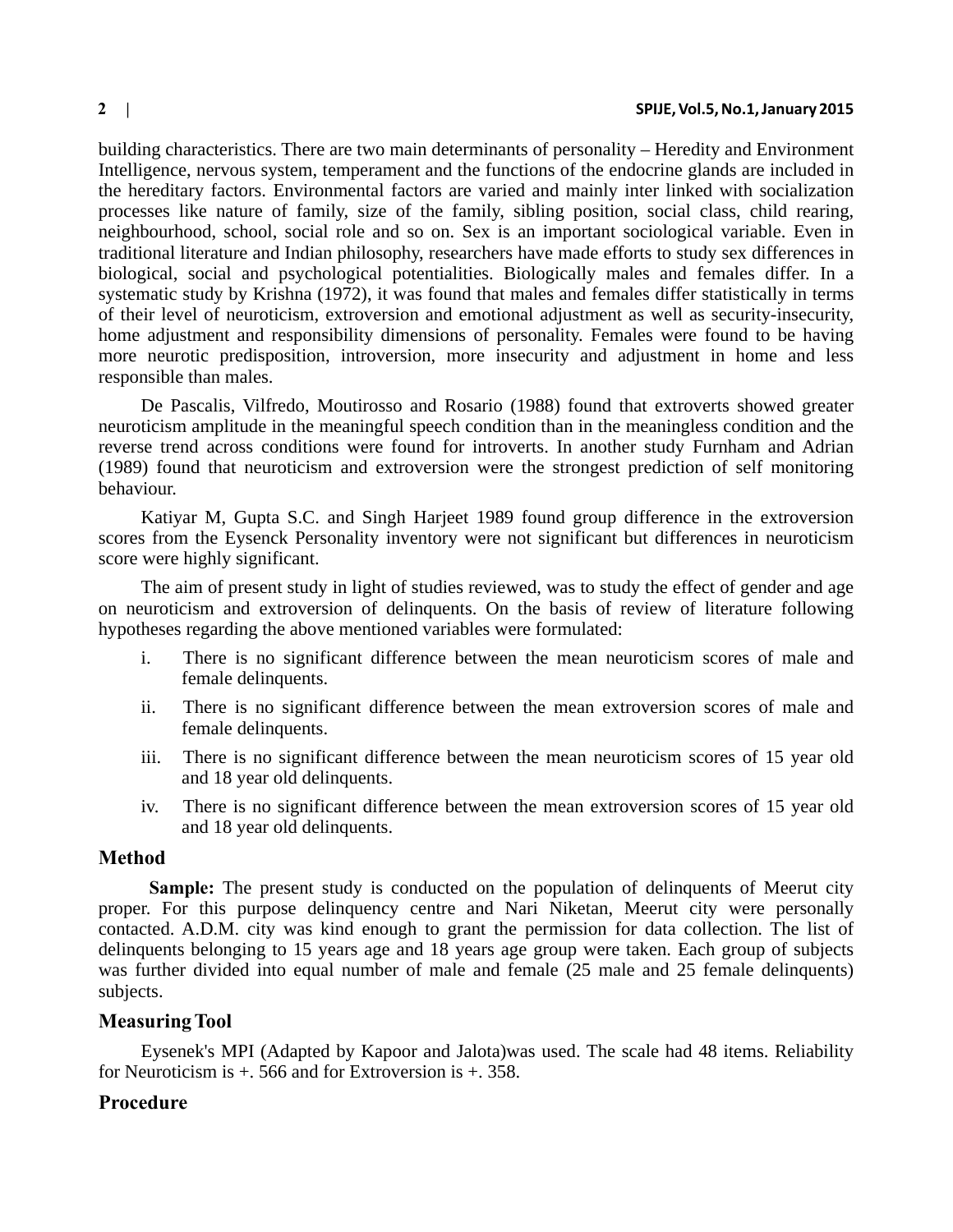#### **SPIJE, Vol.5, No.1, January 2015 | 3**

The data for the present study were collected from sample drawn from the delinquents from delinquency centre (Bachela Jail) and Nari Niketan of Meerut City. A room at the centre was selected to avoid any type of disturbance. The required material for the proper conduct of test were placed on the table. Then a copy of Eysenck's MPI (Adapted by S.D. Kapoor and S. Jalota) alongwith instruction in Hindi were given to subjects. After a careful reading of the instruction by subjects they were asked to mark the responses on the inventory. After completion of the inventory subjects were thanked for co-operation. In this way data was collected from 25 male and 25 female delinquents.

#### **Results and Discussion**

### **Neuroticism**

In order to test the hypothesis that there is no significant difference between the mean neuroticism scores of male and female delinquents as well as 15 years old and 18 years old delinquents. Two way analysis of variance was used to see the significance of main effects and a two way interaction effect. The obtained data in respect of two variables ie. Sex and age of delinquents were designated as 'A' and 'B' respectively. The two levels of sex were designated as females (A1) and males (A2). Likewise the two levels of age of delinquents are designated as 15 years (B1) and 18 years (B2). To have composite test and overall picture about the significance of difference among the means, the ANOVA technique was employed.

| <b>Source of Variance</b> | Sum of<br><b>Squares</b> | d.f. | Mean<br><b>Squares</b> | <b>F.</b> Ratio |  |
|---------------------------|--------------------------|------|------------------------|-----------------|--|
| Sex (A)                   | 1393.98                  |      | 1393.98                | $0.405**$       |  |
| Age $(B)$                 | 113.24                   |      | 113.24                 | $0.052**$       |  |
| Sex X age                 | 250.96                   |      | 250.96                 | $0.073**$       |  |
| Within Group (error)      | 3433.82                  | 46   | 74.64                  |                 |  |
| Total                     | 5192.00                  | 49   |                        |                 |  |

#### **Table 1 : Two Way Analysis of Variance for the Effect of sex and age on Neuroticism:**

\*\* Nott significant from table 1 that the main effects of sex as well as of age on neuroticism of delinquents were found not significant beyond chance. The respective F-Values for both the variables were found to be 0.405 and 0.052 which were not significant even at .05 level of confidence. The obtained F-value for interactional effect of the variables is not significant even at .05 level of confidence  $(F=0.073, d.f. 1)$ . The ANOVA findings indicate that sex as well as age variables are not significant in affecting neuroticism of delinquents.

### **Extroversion**

In order to test the hypothesis that there is no significant difference between the mean extroversion scores of male and female delinquents as well as 15 years old and 18 years old delinquents. Two way analysis of variance was used to see the significance of main effects and a two way interaction effect. The obtained data in respect of two variables i.e. Sex and age of delinquents were designated as 'A' and 'B' respectively. The two levels of sex were designated as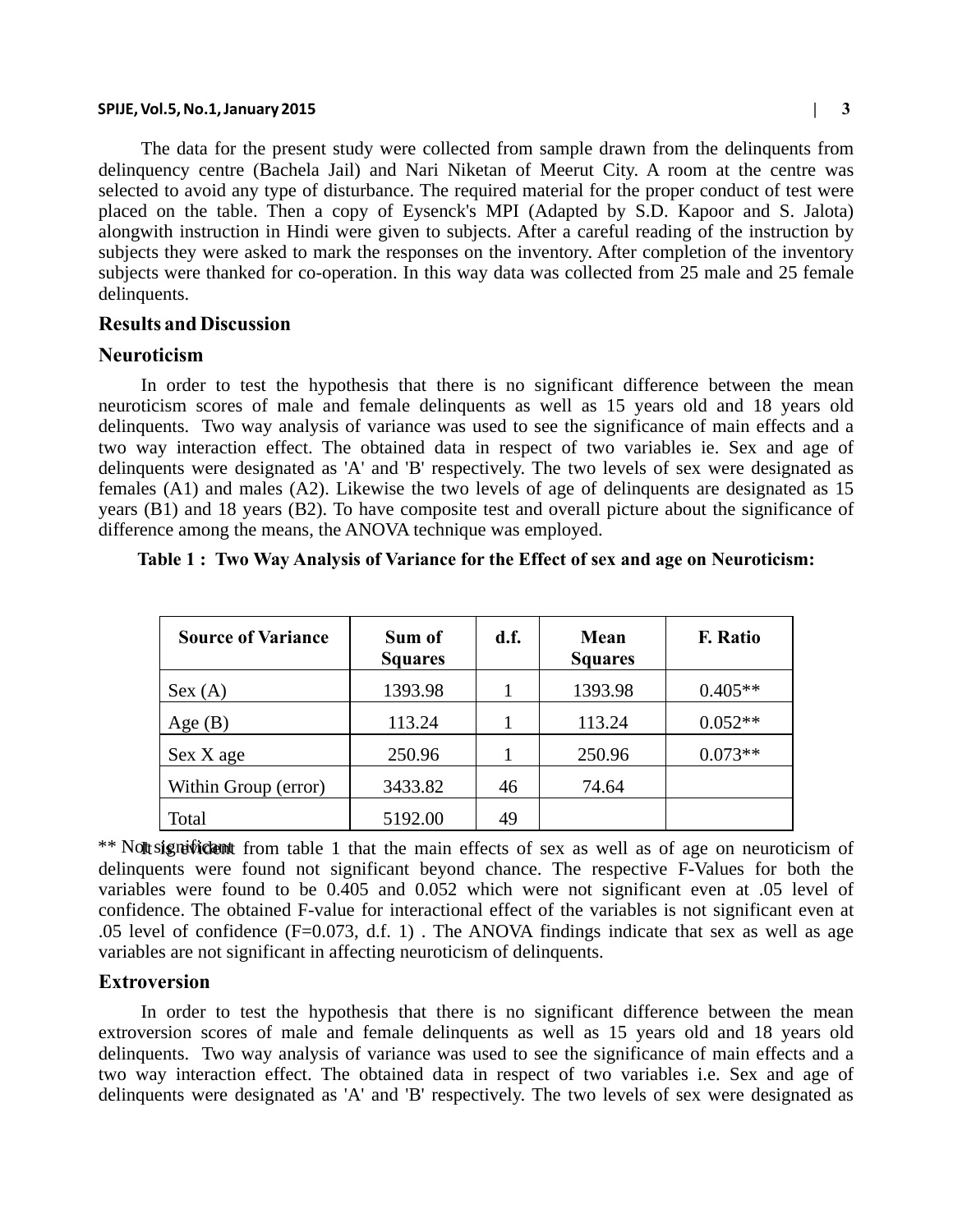females (A1) and males (A2). Likewise the two levels of age of delinquents are designated as 15 years (B1) and 18 years (B2). To have composite test and overall picture about the significance of difference among the means, the ANOVA technique was employed.

| <b>Source of Variance</b> | Sum of<br><b>Squares</b> | d.f. | Mean<br><b>Squares</b> | <b>F.</b> Ratio |
|---------------------------|--------------------------|------|------------------------|-----------------|
| Sex (A)                   | 340.48                   |      | 340.48                 | $0.635**$       |
| Age $(B)$                 | 6.24                     |      | 6.24                   | $0.01**$        |
| Sex X age                 | 88.03                    |      | 88.03                  | $0.16**$        |
| Within Group (error)      | 536.03                   | 46   | 11.65                  |                 |
| Total                     | 970.78                   | 49   |                        |                 |

**Table 2 : Analysis of Variance for the Effect of sex and age on Extroversion:**

\*\* Not significant

It is apparent from table 2 that the main effects of sex as well as age on extroversion of delinquents were found not significant beyond chance. The respective F-values for both the variables were found to be 0.635 and 0.01, which were not significant even at .05 level of the significance. The obtained F-value for interactional effects of the variables is not significant even at .05 level of confidence  $(F=0.16, d.f. 1/46, P>0.05)$ . The ANOVA findings indicate that sex as were as age variables are not significant in affecting extroversion of delinquent.

**Findings :** The findings of the present study were as follows:

- 1. Age did not differentiate significantly neuroticism of delinquents.
- 2. Gender did not differentiate significantly neuroticism of delinquents.
- 3. Age did not differentiate significantly neuroticism of delinquents.
- 4. Gender did not differentiate significantly extroversion of delinquents.

## **Conclusion**

The following general conclusions may be drawn from the present study:

- 1. Age does not influence neuroticism of delinquents.
- 2. Gender is not substantial to neuroticism of delinquents.
- 3. Age does not influence extroversion of delinquents.
- 4. Gender is not substantial significantly in affecting extroversion of delinquents.

A larger number of studies have been conducted by several investigators to explore the variables determining neuroticism, extroversion and delinquency. Esyenck H.J. 1975-76 found that psychoticism, extroversion and neuroticism scores decline with age. Another study was made by Kannappan R& Charian 1989. They found a relationship between Eysenck personality scores and age. Heaven Patrick 1989 found that a significant negative correlation between Eysenck personality questionnaire, neuroticism score and satisfaction with life. There are several factors which affect neuroticism and extroversion dimension of personality of delinquents. The present study has